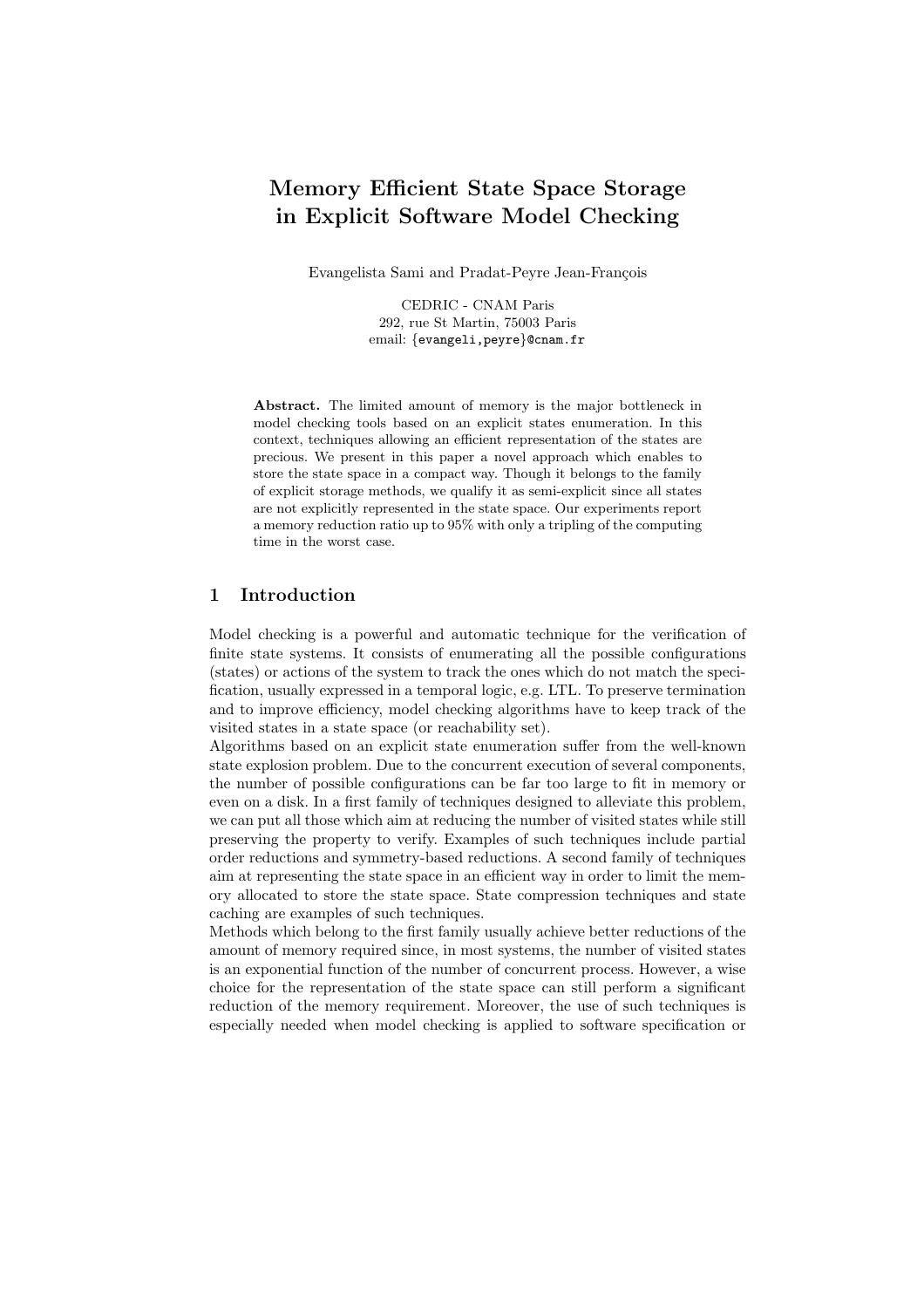models extracted from source code, since the state descriptor of these models can grow very large as it may represent complex data such as heap allocated objects.

This paper presents a compression method which falls into the second family. We qualify our method as semi-explicit since states may not be explicitly represented in the state space. The underlying idea of the method is conceptually simple but reveals to be very useful in practice. Moreover, it is not specific to the formalism used in this paper (colored Petri nets) and it could easily be adapted to other formalisms. Thus we formulate our ideas in general terms. Last but not least, our technique can be further combined with the state collapsing method [1, 2] to lead to better state representations.

The remainder of this work is organized as follows. Section 2 is a brief overview of the methods proposed so far to represent the state space in explicit state model checking. Section 3 recalls some basic concepts of colored Petri nets. Our storage method is presented in Section 4. The results of some experiments made with our model checker are presented in Section 5. Section 6 discusses the compatibility of our method with other techniques used in explicit state model checking and presents some directions for future research. Lastly, Section 7 presents our conclusions.

#### 2 State space representation in explicit model checking

This section draws up an overview of the methods used to represent the state space in explicit model checking. These methods can be classified in three categories: exhaustive storage, partial storage, and lossy storage. The method we propose in this paper belongs to the first family.

Exhaustive storage methods build the complete state space of the system. Each state met during the search is encoded by a reversible mapping into a state vector and then stored in an adequate data structure, e.g., a hash table. In this way, each state can be retrieved from its encoded form and checking whether a state has already been visited becomes trivial. Compression techniques are usually employed to optimize the encoding. Examples of compression techniques are state collapsing [1], recursive indexing [2] (possibly improved by training runs [2]), very tight hashing [3], sharing trees [4], difference compression [5], runtime state compaction [6], or invariant-based compression methods for Petri nets as it is done in [7] and [8]. Each method tries to provide efficient compression ratios without introducing an unbearable increase in the running time.

Partial storage methods are based on the idea that it is not necessary to store all the visited states to preserve the termination of the search algorithm, but rather a portion of the state space. Perhaps the most famous method that follows this paradigm is the state space caching method [9]. In state space caching, only the states which belong to the search stack are stored in the state space in order to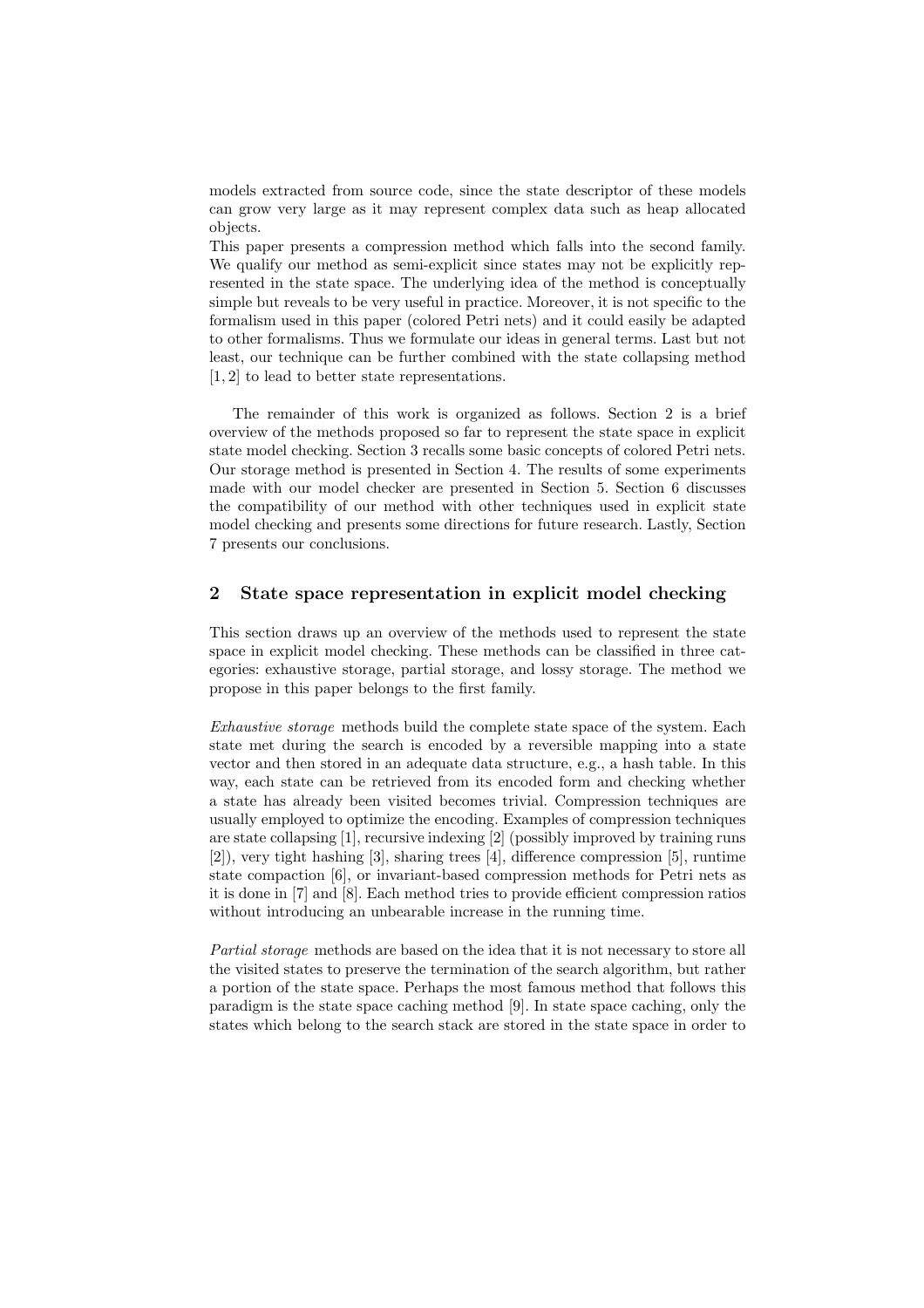avoid entering cycles which would endanger the termination of the algorithm. Some other states may also be stored depending on the amount of memory still available. The main limitation of state caching is the amount of redundant work performed. Indeed, if only stack states are stored, each state s will be explored once for every path leading from the initial state to s, causing an unacceptable blowup in the execution time. It was observed in [9] that the use of partial order methods greatly reduces this problem by limiting the exploration of redundant paths. The main drawback of caching techniques is that the best replacement strategy to adopt and the run time increase heavily depends on the structure of the state space, and is thus hard to predict as observed in [10].

In [11], the authors proposed to improve reachability analysis via the use of pseudo-root states. These states are characterized by the fact that all their predecessors have already been visited during the search. This gives the possibility to forget these states without endangering the termination of the search. Experiments reported result in 2- to 16-fold improvement in space requirements. This technique has the advantage of introducing little runtime overhead, since any state is only visited once. Nevertheless, it relies on the ability to compute predecessors of states which seems to us a strong requirement.

The sweep line method, another technique based on this observation, was recently introduced in [12, 13]. It is inspired from the garbage collection mechanism. It uses the notion of progress present in some systems, e.g., timed protocols, to safely delete from the state space the states which cannot be reached again from the set of unprocessed states. Preliminary results on this method are quite promising. However, it suffers from the fact that a progress measure function has to be supplied by the user. In [14] Schmidt gave a method to automatically derive such a function from the incidence matrix of Petri nets, but it seems hard to construct a "good" function for more complex formalisms.

More recently, Behrmann, Larsen and Pelánek proposed in [15] several strategies to decide whether or not a state has to be kept in the reachability set while still preserving termination and efficiency.

Verisoft [16] is a software model checker that illustrates the partial storage strategy to the extreme. Verisoft does not store any states at all. The termination is guaranteed by limiting the search to a specified depth. It makes use of partial order methods (sleep sets) to avoid multiple revisits of the same state.

Lossy storage In a lossy storage scheme, each state is mapped to a state vector in a non-injective way before its insertion into the state space. Two different states may thus share the same compressed representation. An example of technique that belongs to this family is the bitstate hashing technique of Holzmann (or supertrace) [17]. Lossy storage methods greatly cut down the memory requirement since an arbitrary small number of bits can be used to represent each state, but suffer from an omission probability that a state may be erroneously declared as already visited whereas it is new, leading to unexplored portions of the state space. Wolper and Leroy showed in [18] that this probability can be reduced by storing the whole hash signature in a hash table with conflict resolution (the hashcompact method), or by using multiple hash functions (the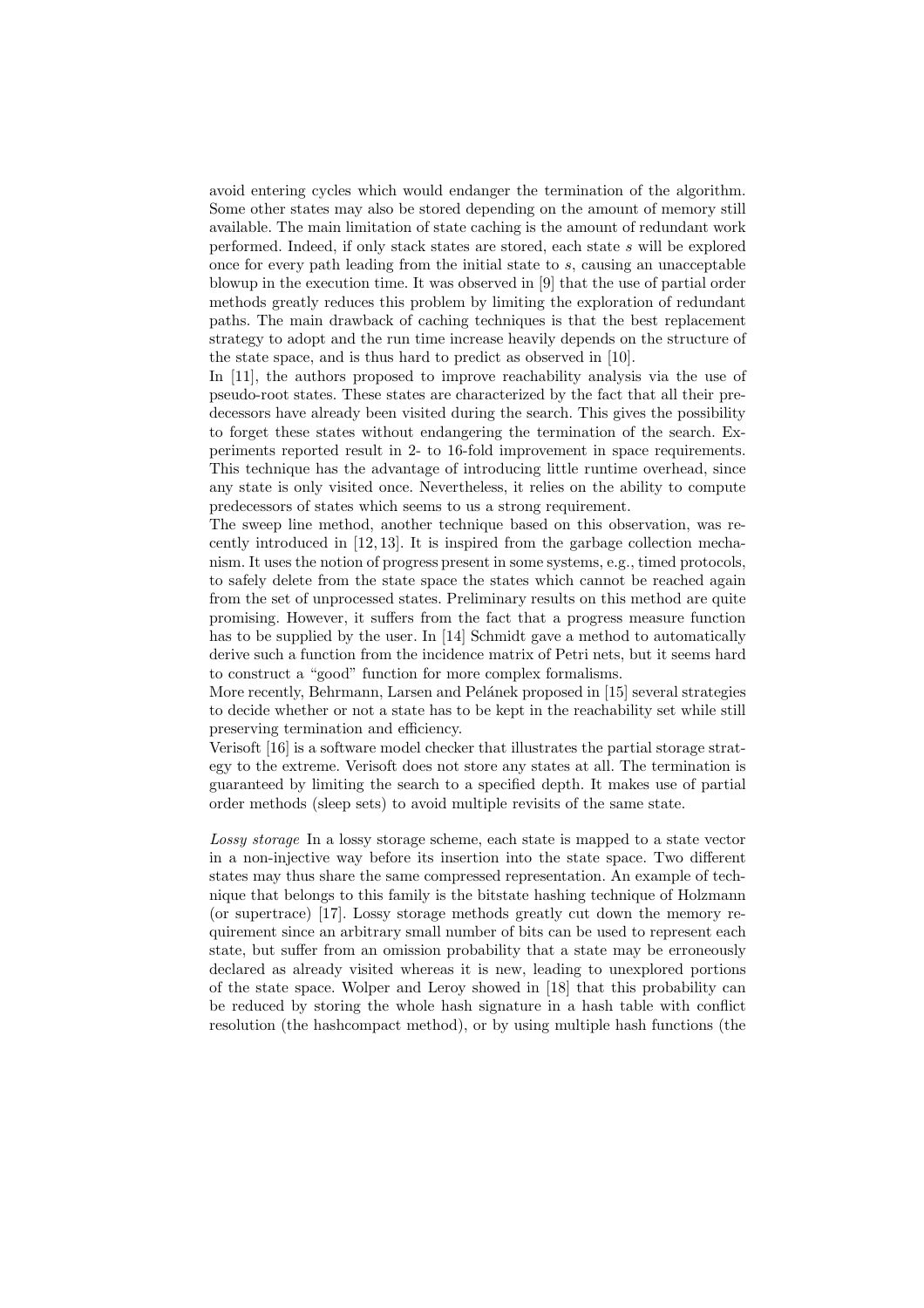multihash method). However, this kind of technique cannot be used for verification purposes, but rather at a debugging stage since the omission probability cannot be reduced to 0.

#### 3 Colored Petri nets

We develop our method in the context of colored Petri nets [19]. Colored Petri nets allow the modeling of complex systems in a compact way and support numerous analysis techniques. In a colored Petri net, a place contains typed (or colored) tokens instead of anonymous tokens of Petri nets, and a transition may be fired in multiple ways, i.e., instantiated. To each place and each transition is attached a type (or a color domain). Each arc of the net between a place and a transition is labeled by a color mapping which specifies the type and the number of tokens produced or consumed by the firing of the transition for a given instantiation.

The definition of colored Petri nets is based on multi-sets. A multi-set over a set  $S$  is a mapping from  $S$  to the set of positive integers. The set of multi-sets over a set S is noted  $Bag(S)$ . Addition, subtraction, and comparison of multi-sets are defined as usual. States of colored Petri nets are also called markings.

**Definition 1.** A colored Petri net is a tuple  $N = \langle P, T, \Sigma, C, W^-, W^+, m_0 \rangle$ where P is a finite set of **places**; T is a finite set of **transitions**, with  $P \cap T = \emptyset$ ;  $\Sigma$ , the colors set, is a finite set of finite and non empty sets; C, the color domain application, is a mapping from  $P\cup T$  to  $\Sigma$ ;  $W^-$  and  $W^+$ , the backward and forward incidence matrixes associate to each  $(p, t) \in P \times T$  a color mapping from  $C(t)$  to  $Bag(C(p))$ ; and  $m_0$ , an initial marking is an element of  $\mathbb{M}_N$ , the set of mappings which associate each  $p \in P$  to an element of  $Bag(C(p))$ .

We now define the transition relation and the state space of colored Petri nets.

**Definition 2.** Let  $N = \langle P, T, \Sigma, C, W^-, W^+, m_0 \rangle$  be a colored Petri net,  $t \in$  $T, c_t \in C(t)$  and  $m \in \mathbb{M}_N$ . The transition instance  $c_t$  of t, noted  $(t, c_t)$  is firable, at m (noted m[ $(t, c_t)$ ) if and only if  $\forall p \in P, m(p) \ge W^-(p,t)(c_t)$ . The firing of  $(t, c_t)$  at m leads to a marking m', (noted  $m[(t, c_t)\rangle m')$  defined by  $\forall p \in P, m'(p) =$  $m(p)-W^-(p,t)(c_t)+W^+(p,t)(c_t)$ . The state space (or reachability set) of N, denoted by  $\mathbb{R}_N$ , is defined recursively as the set  $\{m_0\} \cup \{m \in \mathbb{M}_N | \exists m' \in \mathbb{R}_N, t \in$  $T, c_t \in C(t) |m'[(t, c_t)\rangle m$ .

#### 4 The ∆-markings storage method

This section describes the ∆-markings method and is organized as follows. Firstly, we present the general idea of the method. In a second step we give a depth first search (DFS for short) algorithm based on it. Two direct optimizations of the algorithm are then described. It is then shown how our method can be combined with the state collapsing compression method to obtain very compact representations. Lastly, we close the section with a short analysis of the method.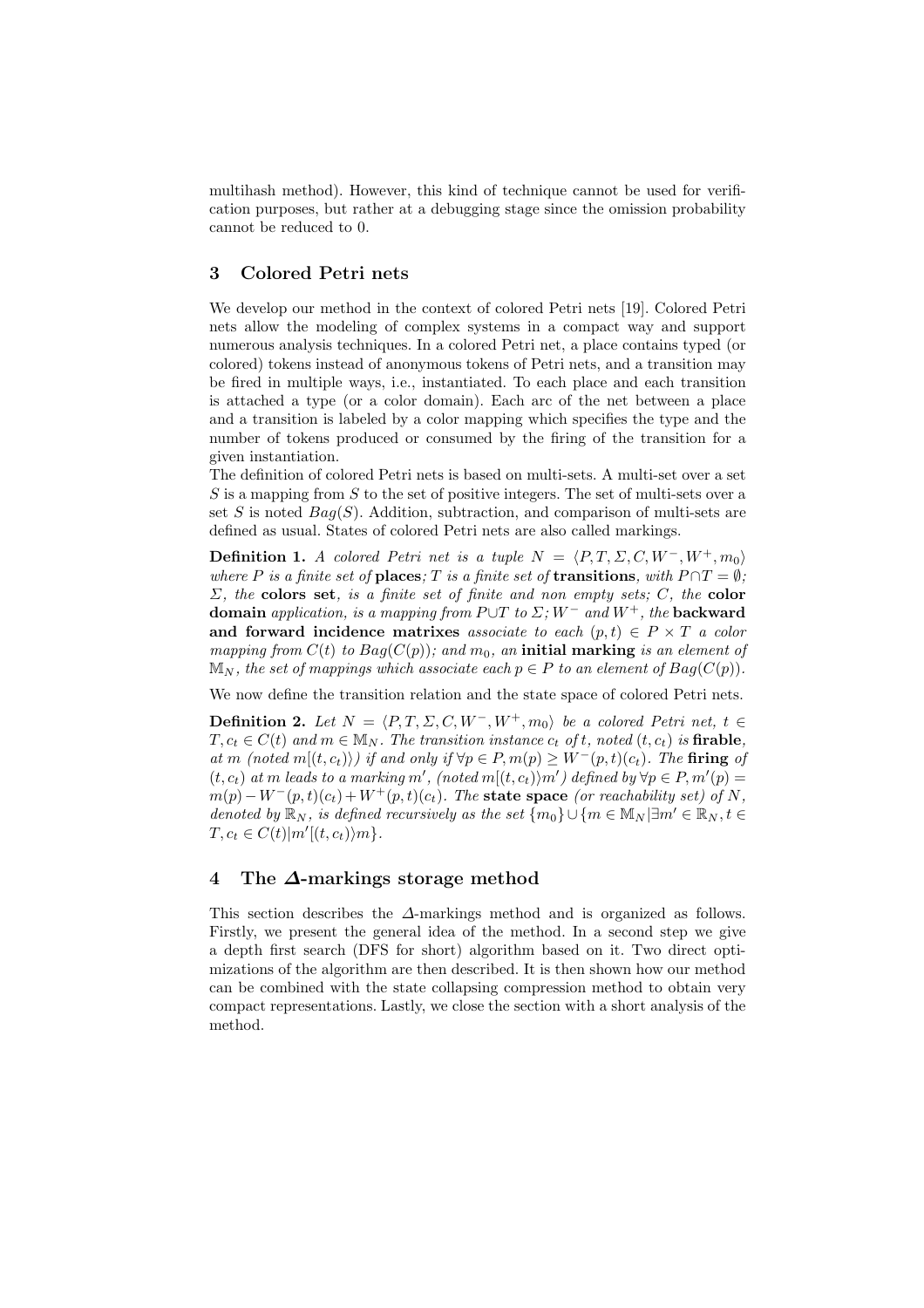General idea In colored Petri nets, as in many other formalisms, the transition relation is a deterministic mechanism: the firing of a transition instance at a marking leads to a single marking. On the basis of this determinism, we propose to store some markings of the reachability set in a non explicit way: instead of storing the actual value of a marking  $m$ , we only store a reference to one of its predecessors m' and a transition instance  $(t, c_t)$  whose execution leads from m' to m. Because of the determinism of the transition relation, this representation of  $m'$  is unambiguous although it is not canonical since a marking may have several predecessors. Markings stored in this manner are called  $\Delta$ -markings and are said to be stored symbolically while markings stored in the usual way are said to be stored explicitly.

Storing a reference to a marking and a transition instance should obviously lead to better state representations, especially when the modeled system exhibits large state vectors. However, this representation presents a drawback: the test for checking whether or not a marking  $m$  is new or not can be significantly slowed. This test usually entails comparing  $\overline{m}$  to some marking(s)  $m'$  stored in the state space. In the classical scheme,  $m'$  is stored as a vector of bits and so is encoded m before its insertion into the state space. The comparison can then be efficiently implemented by a bits vectors comparison. When the reachability set contains ∆-markings, the operation is more complicated. Let us assume that we have a sequence of markings  $m_1, m_2, \ldots, m_n = m'$  such that  $m_1$  is stored explicitly and each  $m_i \neq m_1$  is stored as a  $\Delta$ -marking which points to  $m_{i-1}$  with the binding  $(t_{i-1}, c_{i-1})$  such that  $m_{i-1}[(t_{i-1}, c_{i-1})/m_i]$ . The idea is then to backtrack to  $m_1$ , and to apply to it the firing of bindings sequence  $(t_1, c_1)$ . $(t_2, c_2)$ ... $(t_{n-1}, c_{n-1})$ to have an "explicit view" of  $m'$ . Once this operation realized, the comparison of  $m$  and  $m'$  becomes straightforward.

We will call a *reconstitution* the operation which consists in finding the actual value from a  $\Delta$  encoding, and the sequence of transition bindings which enables to reconstitute a marking will be called a reconstituting sequence. The principle of the reconstitution mechanism can be illustrated with the help of Figure 1. Let us suppose, for instance, that we have to reconstitute marking  $m$ . To do so, we will first have to backtrack to  $m'$ . Since it is not stored explicitly, we will then have to backtrack to  $m_0$  and finally apply to it the reconstituting sequence  $(t', c') \cdot (t, c)$ . This operation allows us to retrieve the actual value of marking m.

The run time overhead caused by the method directly depends on the lengths of the reconstituting sequences that are fired when the algorithm has to determine whether a marking is new or not. In order to place an upper bound on the length of these sequences we use the underlying idea of the stratified caching strategy [10]. We use a parameter  $k_{\delta}$  defined by the user which belongs to set of positive integers. During the exploration of the state space, each marking met at a depth d such that d mod  $k_{\delta} = 0$  is stored explicitly. All other markings are stored symbolically and point to one of their predecessors (by a doted arc on the figure). By this way, we can guarantee that the length of each reconstituting sequence is bounded by  $k_{\delta} - 1$ . This idea is illustrated by Figure 1.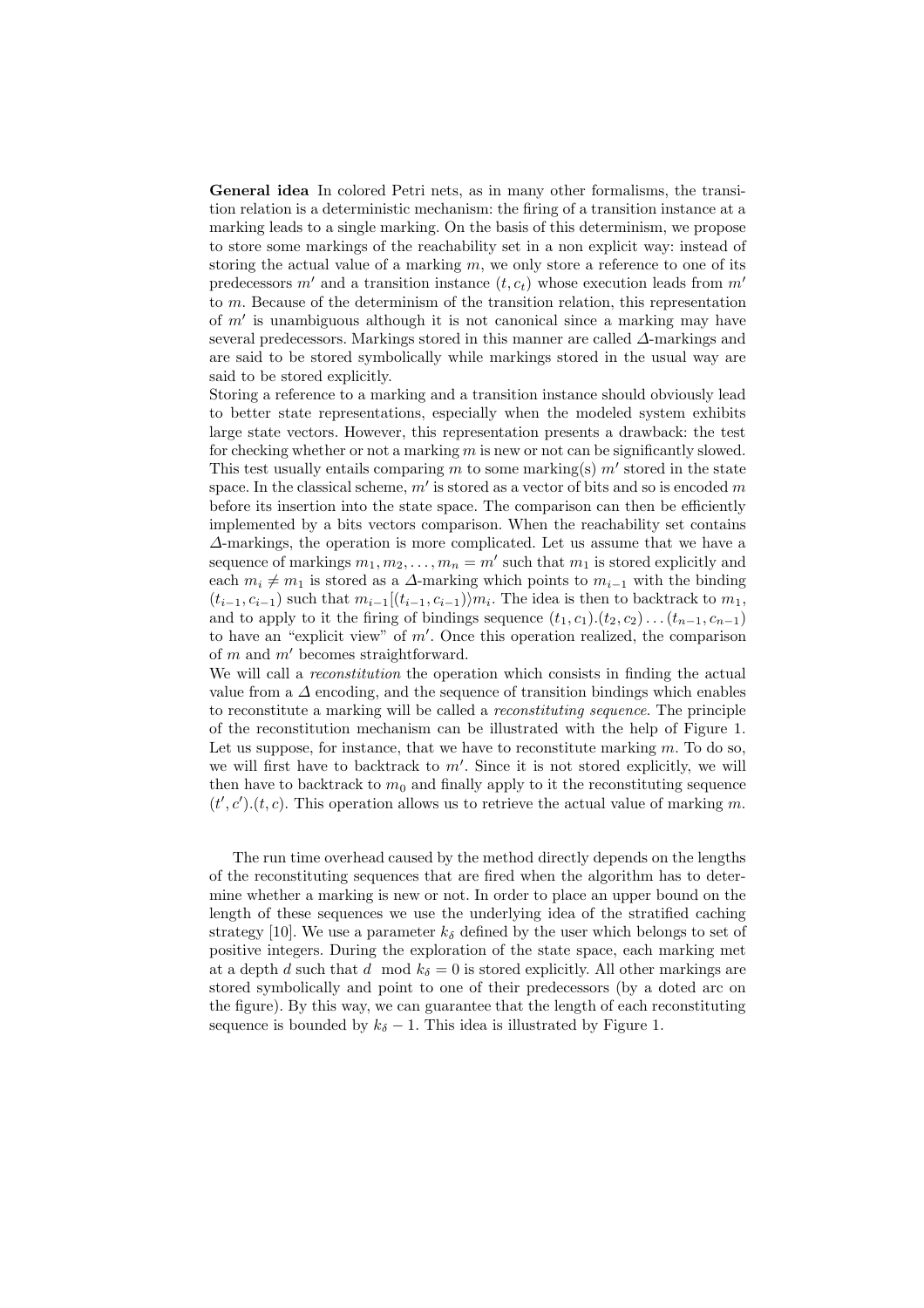

Fig. 1. A state space with  $\Delta$ -markings

The algorithm We propose a search algorithm based on our method. Let us point out that we arbitrarily choose to present here a depth first search algorithm but that our method is not specific to this kind of search. The algorithm is given in a pseudo code form in Figure 2. For the sake of simplicity, no distinction is done between a transition and a transition instance.

Markings are stored in a hash table  $S$  using a hash function noted HASH. To manage collisions, each slot of the hash table contains a list of markings. When a marking m is encountered we compare it to each marking  $m'$  of the list contained in the slot  $HASH(m)$  to check whether it is new or not. To achieve this, the function RECONSTITUTE is used to reconstitute a marking stored in the hash table. It recursively backtracks to a marking stored explicitly and apply to it the correct reconstituting sequence. Finally, if  $m$  is not in the hash table, it is added to the list of slot  $HASH(m)$ . Depending on its depth, it is stored explicitly or symbolically. If it is stored symbolically, it points to its predecessor in the search stack. To achieve this, three additional parameters are passed to the DFS procedure: the depth of the marking to explore, the predecessor of the marking in the search stack, and the transition which leads from the predecessor to the marking.

We can easily prove that the reconstitution function RECONSTITUTE terminates, i.e., it cannot enter in a cycle of ∆-markings, since each ∆-marking points to its predecessor in the search stack and each  $k_{\delta}^{th}$  marking in the search stack is stored explicitly.

Speeding up the reconstitution process An efficient implementation of the reconstitution process is crucial for the performances of our method. Moreover, this makes usable the  $\Delta$ -markings method with higher values of  $k_{\delta}$ , leading to very condensed state spaces. We propose now two optimizations that aim at reducing the reconstitution times. Several experiments, that are not reported in this paper for space constraints, showed that the combination of both optimizations leads to an average reduction of the run time of 60%.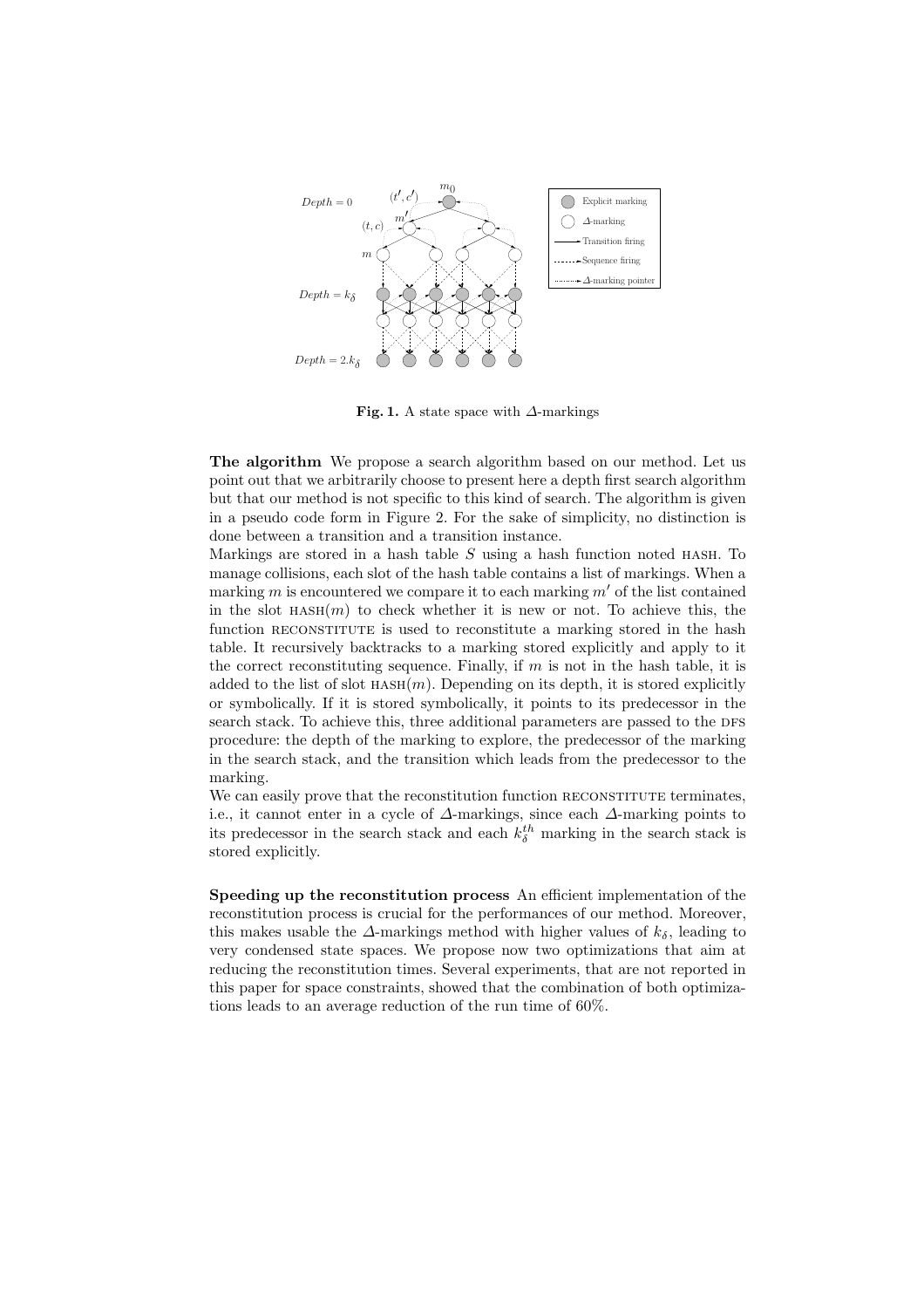```
PROCEDURE DFS (marking m, int depth, stored marking pred, transition t)
1 h \leftarrow \text{HASH}(m)2 for i \in [1..\text{LENGTH}(S[h])] do
3 if m = RECONSTITUTE(ITH(S[h], i)) then return end if
4 end for
5 if depth = 0 then
6 new_type \leftarrow explicit7 new.m \leftarrow m8 else
9 new_type \leftarrow delta10 new,pred \leftarrow pred11 new.t \leftarrow t12 end if
13 ADD(S[h], new)14 for t \in ENABLED(m) do
15 let m' be such that m(t)m'16 \text{DFS}(m', (\text{depth} + 1) \mod k_{\delta}, \text{new}, t)17 end for
FUNCTION RECONSTITUTE (\textit{stored\_marking sm})1 if sm.type = explicit then r \leftarrow sm.m2 else
3 m \leftarrow RECONSTITUTE(sm.pred)
4 let r be such that m \vert sm.t \rangle r5 end if
6 return r
procedure explore state space ()
1 INT(S)2 DFS(m_0, 0, \text{nil}, \text{nil})
```
Fig. 2. A DFS algorithm based on the  $\Delta$ -markings method

Updating the predecessors of  $\Delta$ -markings The idea of this first optimization, illustrated by Figure 3, is to update the predecessor of a  $\Delta$ -marking when a shorter path to an explicit marking is found. Let us suppose that the search algorithm successively visits a sequence of markings  $m_1[t_1)m_2[t_2]\dots[t_{n-1}m_n]$ and that  $m_1$  is its only marking stored explicitly by the algorithm. Each  $m_i \neq m_1$ points to  $m_{i-1}$ . When  $m_n$  has to be reconstituted, we have to backtrack to  $m_1$ and apply to it the reconstituting sequence  $t_1, t_2, \ldots, t_{n-1}$ . Let us suppose that the algorithm visits later a sequence of markings  $m[t) \dots [t' \rangle m'[t''] m_n$  shorter than the initial one and such that  $m$  is its only marking stored explicitly. We can update the predecessor of  $m_n$  and set it to  $m'$ . As a consequence, each time the algorithm will reconstitute  $m_n$  it will backtrack to m and apply a shorter reconstituting sequence. Not only the reconstitutions of  $m<sub>n</sub>$  will be sped up, but also the reconstitutions of all the  $\Delta$ -markings which point to  $m_n$  (the set S on the figure).

Several experiments pointed out that the speed improvement is proportional to the parameter  $k_{\delta}$  which is not surprising. Nevertheless, we expect that the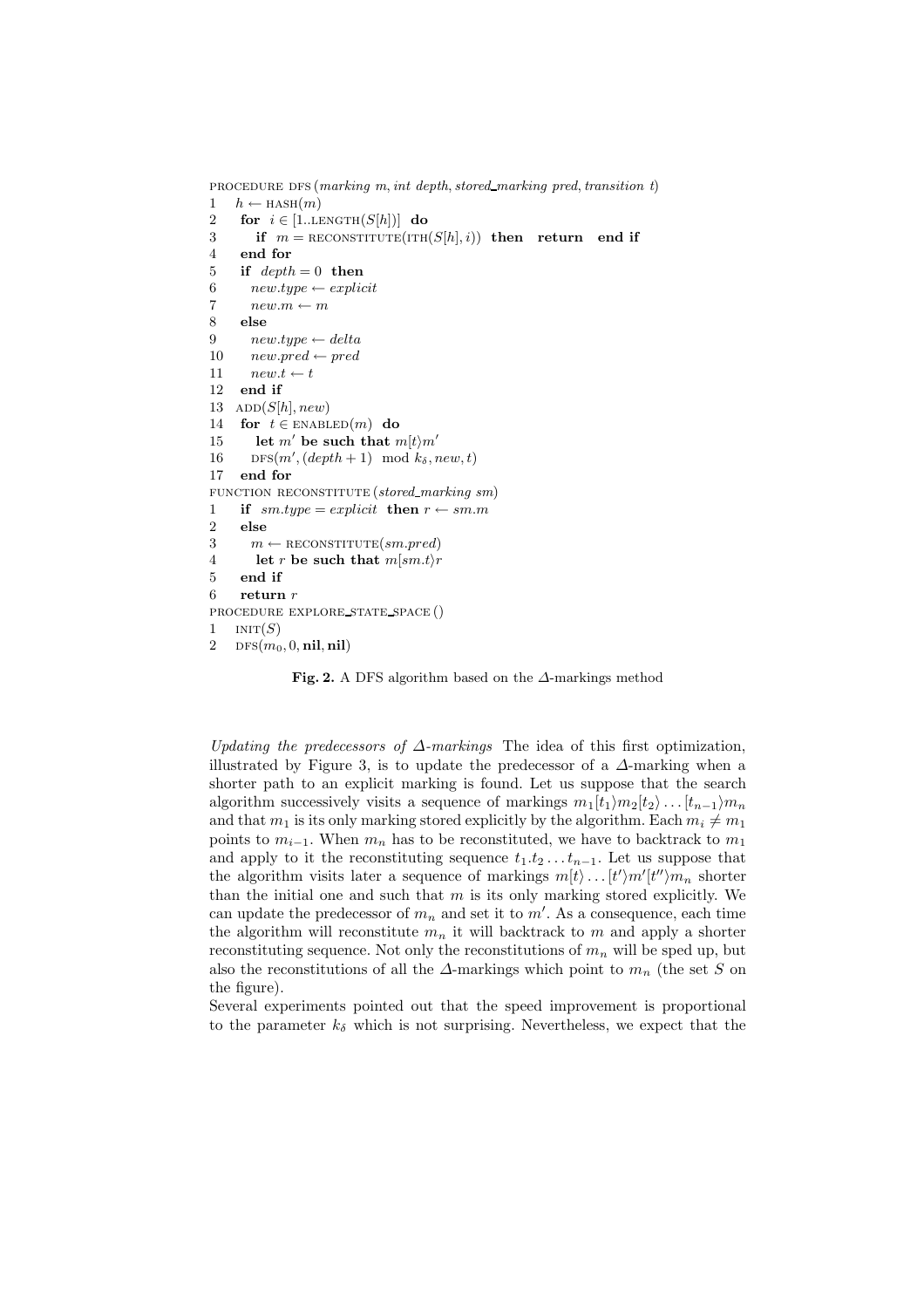benefits obtained with this optimization decrease if some partial order technique is used in combination with our storage method. Since the goal of partial order methods is to reduce the exploration of redundant paths, the possibilities of updating the predecessor of a  $\Delta$ -marking should naturally be reduced.



Fig. 3. Updating the predecessor of  $m_n$ 

Backward firing of the reconstituting sequence This second optimization is more an implementation trick, but it reveals to be very efficient in terms of reduction of the execution time.

The reconstitution of a  $\Delta$ -marking  $\delta$  involves two costly operations: the decoding of the explicit marking e which enables to reconstitute  $\delta$ , and the firing of the reconstituting sequence  $\sigma$ . In comparison, in a "classical" storage scheme, checking that two markings are equal is simply done by comparing two vectors of bits. However, this reconstitution can be avoided by performing a backward firing, i.e. an "unfiring", of sequence  $\sigma$ . Instead of backtracking to e and firing σ, the idea is to start from m and to unfire σ on it, i.e., find the marking m' which is such that  $m'[\sigma/m]$ . Finally,  $\delta$  and m correspond to the same marking if and only if  $m' = e$ . If at some step of the unfiring of  $\sigma$ , let us say after the unfiring of  $\sigma_2$  such that  $\sigma = \sigma_1 \sigma_2$  we obtain a marking m'' which is such that  $m''(p) < 0$  for some place p of the net, then this means that the unfiring of  $\sigma$  is not possible at m. We can therefore claim that the reconstitution of  $\delta$  does not produce the marking  $m$ . The full backtrack to  $e$  is thus avoided, as well as the decoding of e and the unfiring of  $\sigma_1$ .

The possibility to reverse the transition relation is a prerequisite for this optimization. This one is met for colored Petri nets but it would be more problematic to adapt this optimization to formalisms which do not provide such a facility.

The function RECONSTITUTE of Figure 2 can thus be replaced by function UNFIRE AND CHECK given below. The if-statement condition at line 3 of the DFS procedure must naturally replaced by UNFIRE AND CHECK(ITH( $S[h], i), m$ ).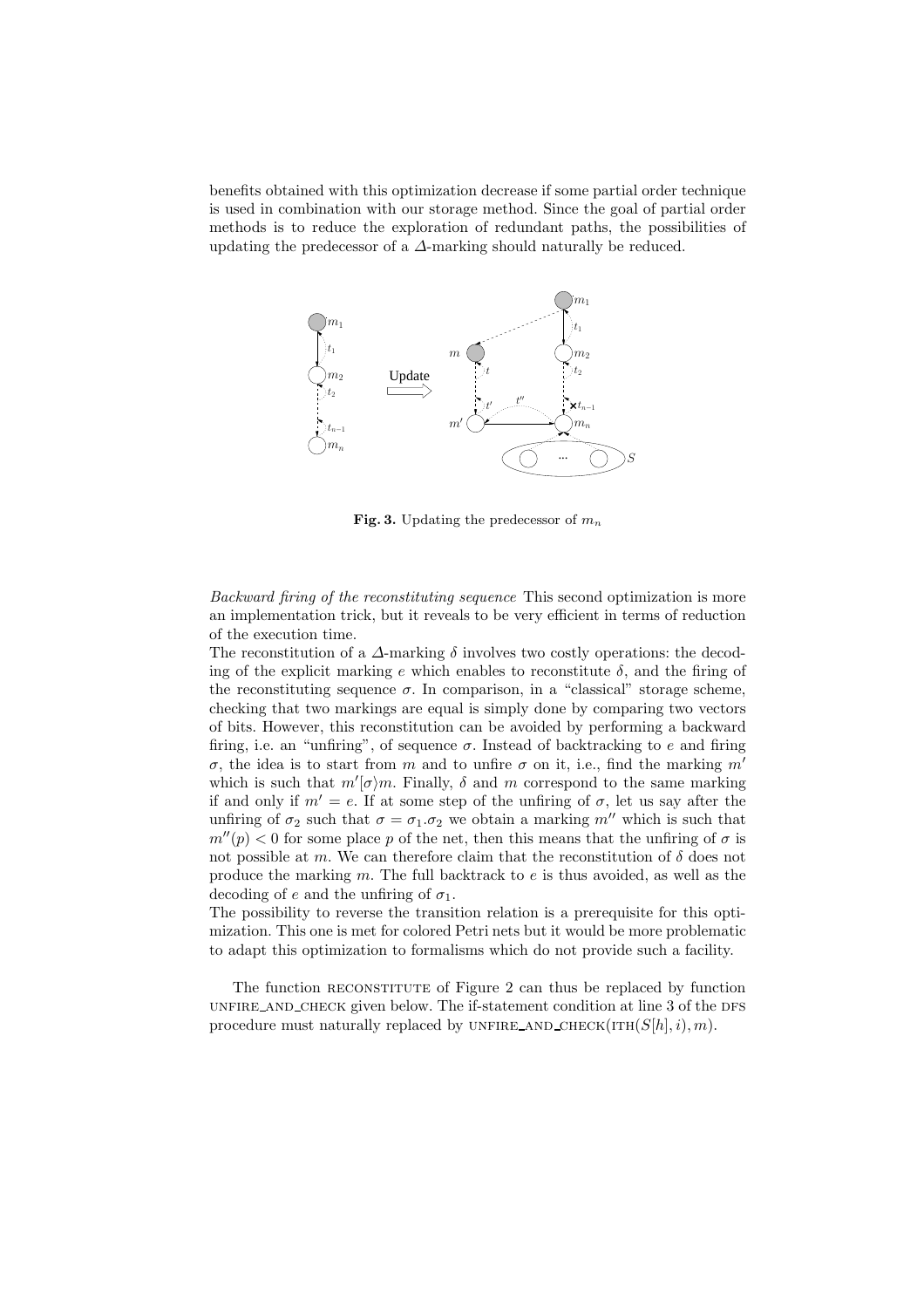```
FUNCTION UNFIRE AND CHECK (stored marking sm, marking m)
1 if sm.type = explicit then r \leftarrow sm.m = m2 else
3 let m' be such that m'[sm.t\rangle m4 if m'(p) < 0 for some place p then r \leftarrow false5 else r \leftarrow \text{UNFIRE} AND CHECK(sm,pred, m')6 end if
7 end if
8 return r
```
A state collapsing compression scheme for colored Petri nets The state collapsing method [1] and its improvement, the recursive indexing method [2] are two state compression methods. Both are based on an assumption particularly adapted to software model checking. Thus, this technique is implemented in Bogor [20], JPF [21] and Spin [22]. This hypothesis is the following: even when the number  $n$  of syntactically possible states for a process is huge, the number  $m$  of states effectively reached by this process is usually much smaller. The idea is then to represent local process states on  $log_2(m)$  bits instead of  $log_2(n)$  bits. These  $log_2(m)$  bits form an index of a table which is shared by all the global states and in which the actual local states are stored on  $log_2(n)$  bits. Such a strategy allows to save a significant amount of memory when  $n >> m$ .

For colored Petri nets, we can adapt this principle on the basis of two observations:

- 1. Given a place, some token values within its domain may never be held in it.
- 2. Given a transition, some of its instances may never be firable.

This is so because the types, i.e., color domains, of the places and transitions of the net are usually over-approximations made by the user of the possible values really met during the search.

The first observation can help us to define an efficient compression function for the markings which are stored explicitly. If we note  $m$  the number of bits used to store a collapsed item of a color domain, each token value of a place  $p$  can be represented with m bits instead of using  $log_2(|C(p)|)$  bits.

The second observation is useful to compress  $\Delta$ -markings. By using the same parameter m, a collapsed  $\Delta$ -marking will fit in

$$
1 + \log_2(H) + \log_2(L) + \log_2(|T|) + m
$$

bits. The first bit is used to indicate to the decoder the type of marking to decode. The "pointer" to the predecessor of the  $\Delta$ -marking in the hash table is a couple  $(h, i)$  where h is the slot of the hash table which contains the predecessor, and i is its position in the slot list. If we note  $H$  the size of the hash table and  $L$  the maximal length of a slot list,  $\log_2(H) + \log_2(L)$  bits are sufficient to encode this couple. At last,  $log_2(|T|) + m$  is the number of bits used to encode a collapsed transition instance  $(t, c_t)$ . Without collapsing the vector,  $\log_2(|T|) + \log_2(|C(t)|)$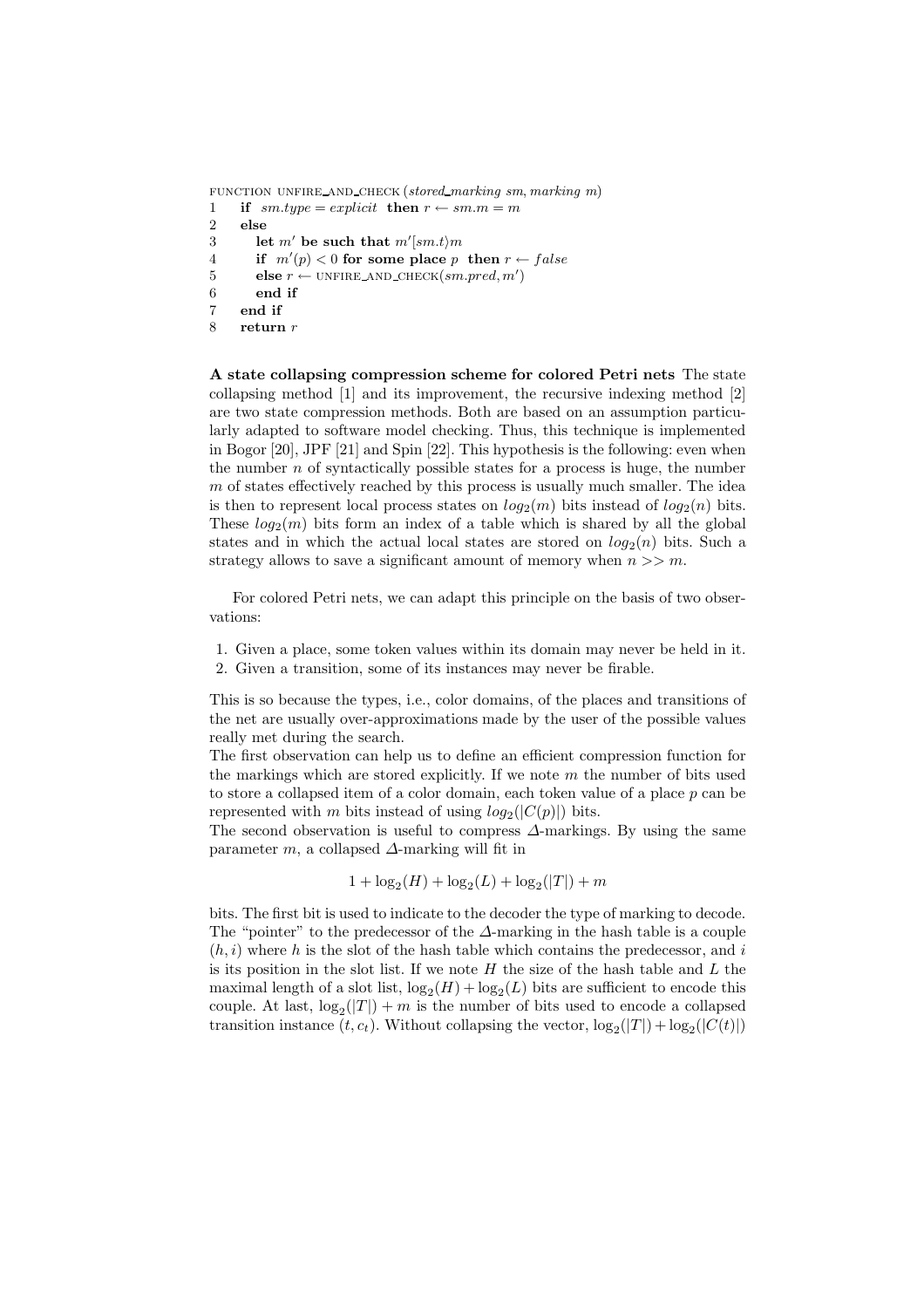bits are required to encode this couple.

Since  $m$  and  $L$  cannot be known before the search terminates, they must be fixed by the user. When the supplied values are not sufficient, an error is reported at the run time to the user who, in turn, can change these parameters and rerun the search. On all the experimentations we made,  $L = 2^8$  and  $m = 16$  were both sufficient to encode any  $\Delta$ -marking. With these values each  $\Delta$ -marking can be represented with approximatively 64 bits, which is the number of bits recommended in [18] to store a hash signature of a state descriptor. Thus, by combining our method with a state collapsing compression scheme we obtain a reliable storage method that performs a reduction similar to the one obtained by an unreliable method such as hashcompact.

Analysis of the method We address now the following question: "what can we expect from the method in terms of memory reduction ?". If we note  $N_e$  the number of markings stored explicitly,  $N_{\delta}$  the number of  $\Delta$ -markings,  $N = N_e + N_{\delta}$ ,  $V_e$  the average size of markings stored explicitly, and  $V_\delta$  the average size of  $\Delta$ markings, the total amount of memory required to store the state space will be  $N_e \times V_e + N_\delta \times V_\delta$ .

Now if we suppose that the proportion of markings met at depths  $0, k_{\delta}, \ldots$ ,  $n.k_\delta$  is  $\frac{N}{k_\delta}$ , we can approximate it by  $\left(\frac{1}{k_\delta} \times N\right) V_e + \left(\frac{k_\delta - 1}{k_\delta} \times N\right) V_\delta$ .

By collapsing  $\Delta$ -markings, we have seen that  $V_{\delta}$  becomes a constant value, typically between 8 and 12 bytes. So, for large values of  $k_{\delta}$ , e.g.,  $\geq 50$ , the memory allocated weakly depends on the size of the state vector and can be approximated by  $N \times V_{\delta}$ .

#### 5 Experimental results

The storage method introduced in this paper, as well as the state collapsing scheme presented in the previous section have both been implemented in Helena [23], an explicit model checker for high level Petri nets. This section presents the results of some experiments that have been made with Helena.

All the experiments described in this section have been made on a Pentium 4, 2.8 Ghz with 2 Gb of RAM. The search method used was a depth first search and the two optimizations previously presented were both turned on.

Experimentation on academic examples We first consider the six following examples frequently used in benchmarks: the distributed database system, the sieves of Eratosthene, the mutual exclusion algorithm of Peterson, a simple mutual exclusion protocol, the leader election protocol of Chang and Roberts, and lastly the dining philosophers. All these models can be found in the Helena distribution available at http://helena.cnam.fr. The results of our experimentations are reported in table 1. For each model, its name and its parameter are given in the first column. Four searches were done with  $k_{\delta}$  in the set  $\{5, 10, 20, 50\}$ . For each of these runs, the relative performance in time and in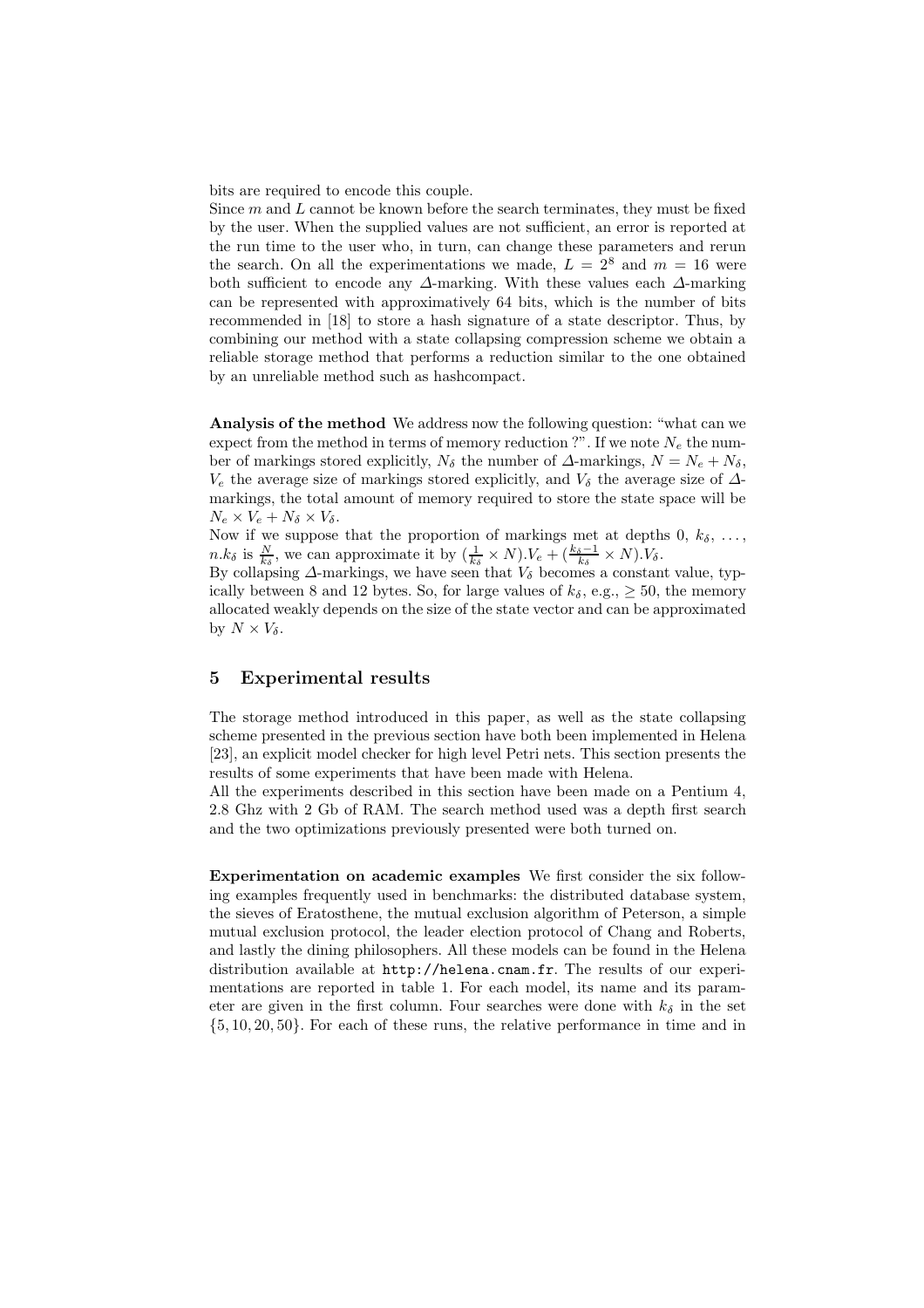space with respect to a classical DFS without state compression are reported respectively in columns T and S. The last row of the table contains the average values observed. The collapse method was not helpful for these simple models and therefore disabled.

|             |               | $k_{\delta}=5$ |        | $k_{\delta}=10$ |        | $k_{\delta}=20$ |        | $k_{\delta}=50$ |       |
|-------------|---------------|----------------|--------|-----------------|--------|-----------------|--------|-----------------|-------|
|             | <b>States</b> | T              | S      | T               | S      | T               | S      | T               | S     |
| Dbm, 12     | 2 1 2 5 7 6 5 | 109%           | 24%    | 119%            | $16\%$ | 171%            | $5\%$  | 173%            | $4\%$ |
| Eratos, 70  | 3 177 699     | 123%           | 40%    | 148%            | 33%    | 198%            | 29%    | 340%            | 27%   |
| Peterson, 4 | 3 407 946     | 131%           | 64%    | 151%            | $60\%$ | 191%            | 58%    | 316\%           | 57%   |
| Mutex, 17   | 5 701 632     | 130%           | 58%    | 148%            | 53%    | 176%            | 50%    | 249%            | 48%   |
| Leader, 16  | 10 475 430    | 137%           | $46\%$ | 176%            | 39%    | 231\%           | 37%    | 329%            | 32%   |
| Dining, 13  | 14 741 195    | 137\%          | $54\%$ | 155%            | 48%    | 181%            | $45\%$ | 218\%           | 44\%  |
|             |               | 128%           | 56%    | 150%            | 42\%   | 191%            | 37%    | 271%            | 35%   |

Table 1. Results obtained for academic examples

We observe that the best compression ratio provided by our method are obtained for the two models which exhibit the largest state vectors, namely the distributed database system, and the sieves of Eratosthene. The best reduction is obtained for the distributed database system with  $k_{\delta} = 50$ . In this case, the average size of the state vector can be reduced from 148 bytes to 8 bytes. Let us note that, for this model, the size of the search stack is bounded by  $2 \cdot N$ . This explains why the results obtained for  $k_{\delta} = 20$  and  $k_{\delta} = 50$  are so close. In the opposite, for models with small state vectors, the gains obtained are quite smaller. For instance, for the Peterson model, the state vector of markings stored explicitly hardly reaches 16 bytes. Thus, we cannot expect our method to perform a reduction ratio better than  $40\% - 60\%$ . It appears that our method is not quite adapted for the storage of state spaces with small state vectors  $\langle < 20$ bytes). That is due to the fact that the overhead needed to store a  $\Delta$ -marking as well as extraneous data used to store markings, mainly pointers and additional bits added to vectors to fit in a machine word, are too important to enable a satisfactory reduction of the state space. Finally, the increase of the execution time remains acceptable for low values of  $k_{\delta}$  but tends to grow with  $k_{\delta}$ .

Experimentation on models extracted from programs In a second step, we made experiments on two colored Petri nets automatically translated from concurrent Ada programs by the tool Quasar [24]. Both programs make use of advanced features of Ada tasking such as dynamic task creation. The first one is a client / server program with dynamic creation of servers to handle the requests of the clients. The second one is an Ada implementation of the sieves of Eratosthene to find all the prime numbers between 2 and N.

The results of our experimentations are reported in table 2. For both programs, we made four series of tests: without any compression technique, i.e., no state collapsing and no  $\Delta$  encoding, (column No comp.), with the state collapsing method enabled (column *Collapse*), with the  $\Delta$ -markings method enabled (column  $\Delta$ ), and finally, with both methods enabled (column  $\Delta + Collapse$ ). For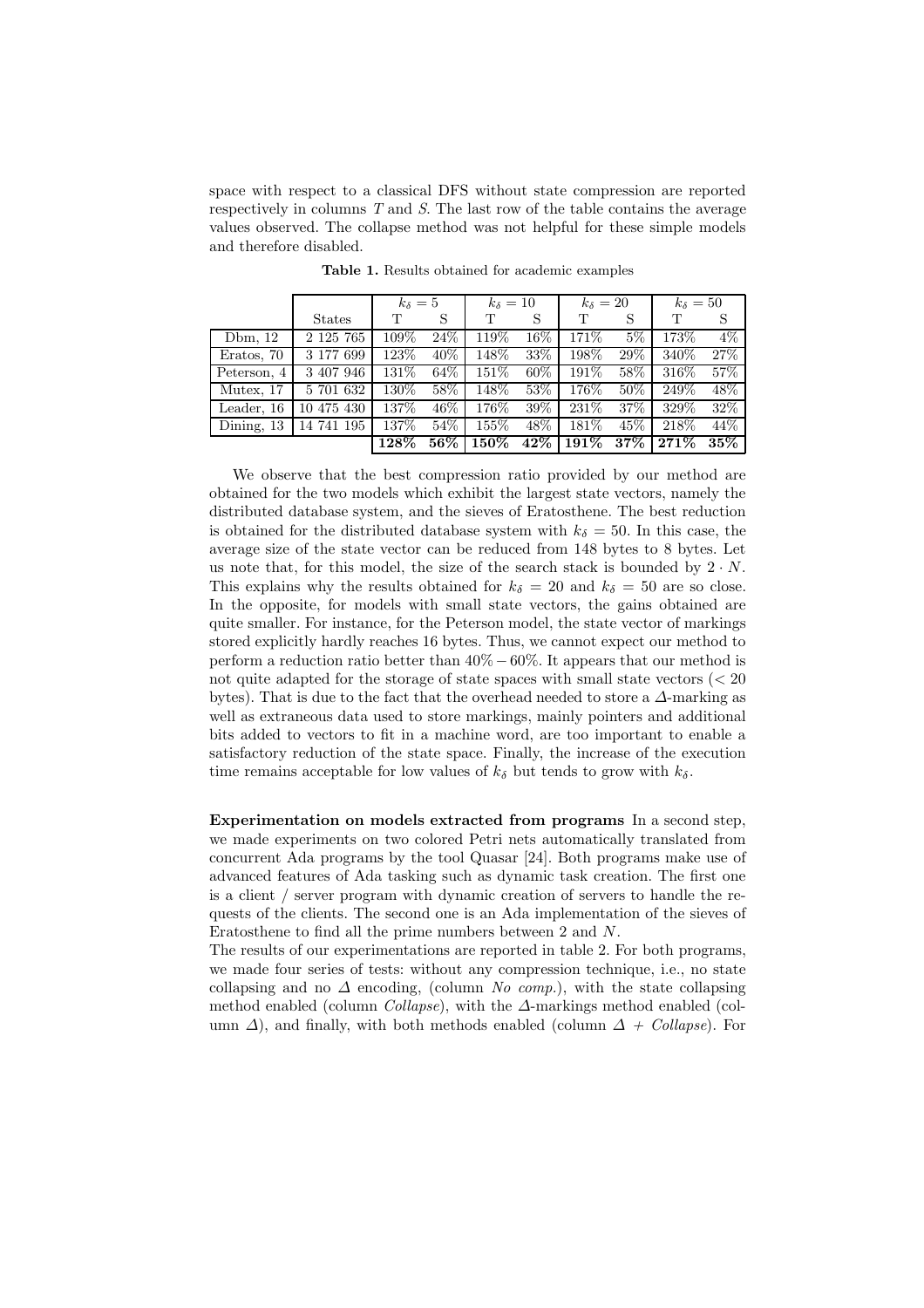|                                             | No comp.        | Collapse |                 |                 |                 | $\Delta$ + Collapse |                 |                 |  |  |  |
|---------------------------------------------|-----------------|----------|-----------------|-----------------|-----------------|---------------------|-----------------|-----------------|--|--|--|
|                                             |                 |          | $k_{\delta}=10$ | $k_{\delta}=20$ | $k_{\delta}=50$ | $k_{\delta}=10$     | $k_{\delta}=20$ | $k_{\delta}=50$ |  |  |  |
| <b>Client</b><br>server program             |                 |          |                 |                 |                 |                     |                 |                 |  |  |  |
| $N=4$ , 10 running tasks, 34 731 states     |                 |          |                 |                 |                 |                     |                 |                 |  |  |  |
| М                                           | 9.45            | 1.37     | 1.89            | 1.42            | 1.15            | 0.36                | 0.30            | 0.26            |  |  |  |
| T                                           | 00:00:02        | 00:00:03 | 00:00:03        | 00:00:03        | 00:00:06        | 00:00:03            | 00:00:04        | 00:00:07        |  |  |  |
| V                                           | 285.17          | 41.26    | 56.93           | 42.71           | 34.61           | 11.01               | 9.10            | 8.00            |  |  |  |
| $N=5$ , 12 running tasks, 635 463 states    |                 |          |                 |                 |                 |                     |                 |                 |  |  |  |
| М                                           | 205.63          | 28.37    | 36.80           | 21.94           | 20.96           | 6.84                | 4.98            | 4.85            |  |  |  |
| T                                           | 00:00:51        | 00:01:54 | 00:01:11        | 00:01:44        | 00:02:54        | 00:01:18            | 00:01:52        | 00:03:04        |  |  |  |
| V                                           | 339.31          | 46.82    | 60.73           | 36.20           | 34.59           | 11.29               | 8.21            | 8.00            |  |  |  |
| $N=6$ , 14 running tasks, 13 805 931 states |                 |          |                 |                 |                 |                     |                 |                 |  |  |  |
| М                                           | -               | 684.41   | 1 035.15        | 962.489         | 447.73          | 176.90              | 167.85          | 105.33          |  |  |  |
| T                                           | ٠               | 00:26:04 | 00:00:00        | 00:44:20        | 01:36:33        | 00:38:43            | 00:48:59        | 01:38:17        |  |  |  |
| V                                           | $\qquad \qquad$ | 51.98    | 78.62           | 73.10           | 34.01           | 13.44               | 12.75           | 8.00            |  |  |  |

Table 2. Results obtained for programs

| Eratosthene program                          |          |          |          |          |          |          |           |          |  |  |  |
|----------------------------------------------|----------|----------|----------|----------|----------|----------|-----------|----------|--|--|--|
| $N=20$ , 9 running tasks, 3 599 634 states   |          |          |          |          |          |          |           |          |  |  |  |
| М                                            | 698.74   | 214.51   | 130.70   | 100.72   | 78.67    | 46.15    | 37.28     | 30.75    |  |  |  |
| T                                            | 00:07:10 | 00:08:05 | 00:09:37 | 00:12:05 | 00:20:25 | 00:11:07 | 00:14:11  | 00:22:34 |  |  |  |
| V                                            | 203.54   | 62.49    | 38.06    | 29.34    | 22.92    | 13.44    | 10.86     | 8.96     |  |  |  |
| $N=25$ , 10 running tasks, 24 884 738 states |          |          |          |          |          |          |           |          |  |  |  |
| M                                            | ۰        | ۰        | 933.75   | 676.24   | 539.47   | 334.79   | 260.289   | 220.77   |  |  |  |
| $\mathsf{T}$                                 | -        |          | 01:30:13 | 01:53:50 | 03:06:11 | 01:45:05 | 02:07:02  | 03:22:54 |  |  |  |
| $\rm _V$                                     | -        | -        | 39.35    | 28.49    | 22.73    | 14.11    | 10.97     | 9.30     |  |  |  |
| $N=30$ , 11 running tasks, 96 566 610 states |          |          |          |          |          |          |           |          |  |  |  |
| M                                            | -        |          |          |          |          | 1 331.37 | 1 0 26.89 | 843.32   |  |  |  |
| $\mathsf{T}$                                 | -        |          |          |          | ۰        | 10:21:50 | 12:25:40  | 17:17:31 |  |  |  |
| V                                            |          |          |          |          |          | 14.46    | 11.15     | 9.16     |  |  |  |

each run, row M reports the size in megabytes of the state space, row T reports the execution time of the search in the form hh:mm:ss, and row V reports the average size of the state vector in bytes. Some searches ran out of memory. This is indicated by a "-" in the table.

The reduction of the size of the state space for these models is much more impressive than for the simple models previously considered. Even for the lowest value of  $k_{\delta}$  the reduction observed is significant. Without any compression technique enabled, the search is limited to state spaces with a few millions of states. State collapsing provides good results for both examples for a slight increase of the run time, but used without our method it is limited to state spaces with  $10<sup>7</sup>$  states. For the Eratosthene program, our method clearly outperforms its competitor in terms of memory usage, even for the lowest value of  $k_{\delta}$ . Finally, we observe that the best results are naturally obtained when combining both methods. For the more aggressive compression scheme ( $\Delta$  + Collapse,  $k_{\delta} = 50$ ), the search only consumed 2% to 5% of the space required without any state compression, reducing the average size of the state vector to less than 10 bytes,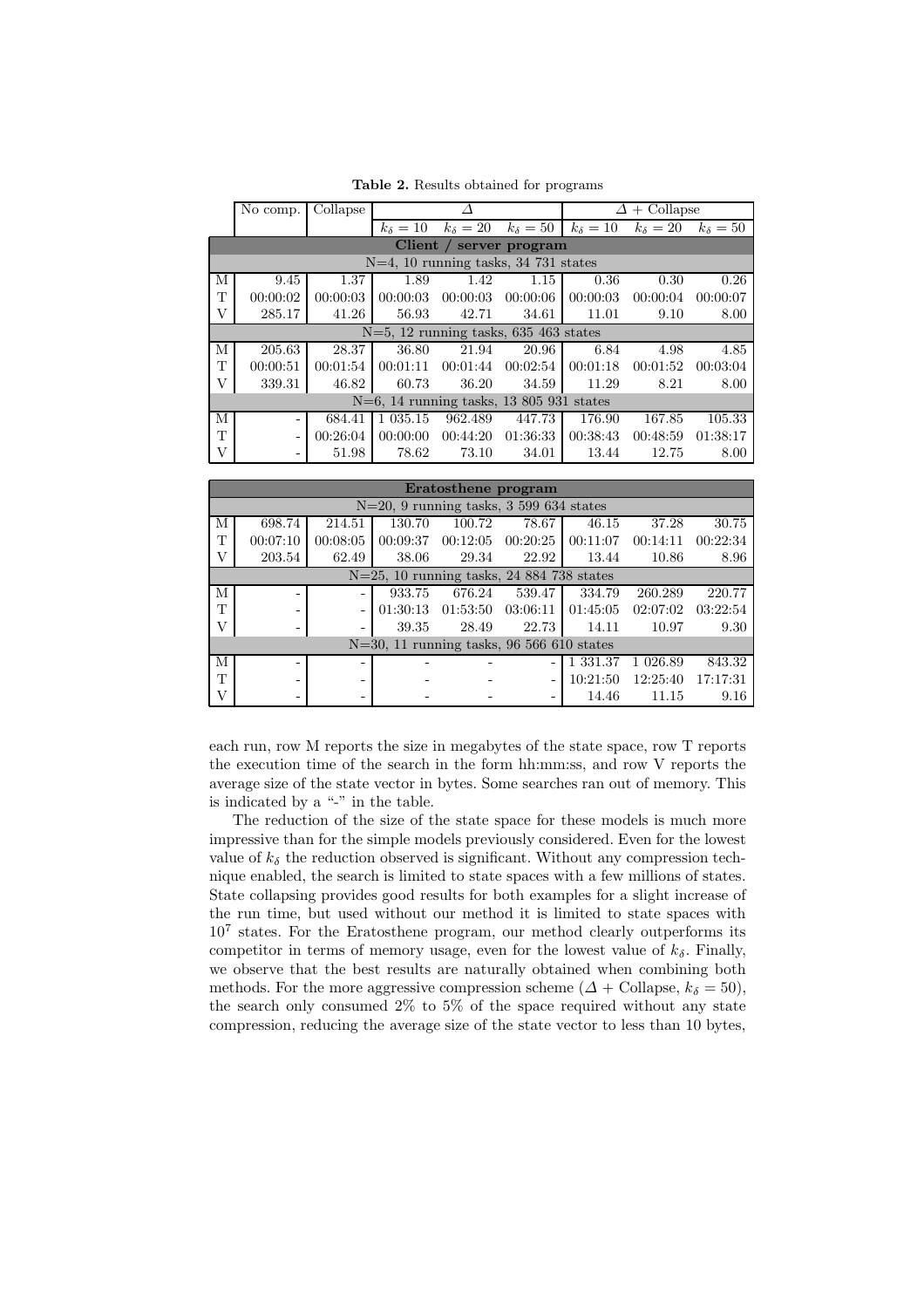whatever the model is. Such a drastic reduction comes without an unbearable cost: for the compression scheme mentioned, the execution time only tripled on all the examples.

The results observed confirm the analysis made in the previous section: for high values of  $k_{\delta}$  the average size of the state vector is no more related to the model, and it tends to a limit which is the size of a collapsed vector (8 bytes in these examples).

### 6 Discussion and perspectives

The two main techniques that are employed by model checkers to tackle the state explosion problem are partial order methods, e.g., persistent sets, and symmetry based reductions.

It is straightforward to see that the  $\Delta$ -markings method is fully compatible with the first ones. Indeed, partial order methods are based on a selective search algorithm which only selects at each state a subset of the enabled transitions to generate the immediate successors of the state. It is therefore fully independent from the representation of the state space used.

Concerning symmetry reduction, the problem is more difficult. Computing symmetries often requires to permute threads or objects in the state vector. This means that the difference between two states is no more as simple as a single transition instance. Some other informations may thus also be saved in a  $\Delta$ marking to represent symmetries. Consequently, the algorithm could need more space, and also more time since the reconstitutions could be slowed. The problem of an efficient combination of the two methods is therefore an open problem that we are currently addressing.

When model checking problems of industrial sizes, it is preferable to not keep in memory all the visited states. Some techniques designed to achieve this have been presented in section 2. At first glance, it seems hard to combine our method with a "partial storage" method. This is so because  $\Delta$ -markings point to some other states of the state space, disallowing, a priori, the possibility to not store every state in the reachability set. However, we see a possibility to combine our method with Geldenhuys's stratified caching [10]. The underlying idea of this caching policy is to systematically store and keep in the cache all the states met at given depths. Strata are thus classified as available and unavailable. States belonging to available strata may be replaced by new ones during the search, while the other ones must remain in the cache. The goal is to place an upper bound on the extra work realized by limiting the lengths of redundant exploration paths.

A solution to combine both methods is to allow the replacement of markings for which we are sure that no other  $\Delta$ -marking points to it. When the first replacement occurs these markings are those who do not belong to the DFS stack and which have been met at depths  $k_{\delta} - 1, 2.k_{\delta} - 1, ..., n.k_{\delta} - 1$ . Indeed all the successors of these markings are stored explicitly in the state space, or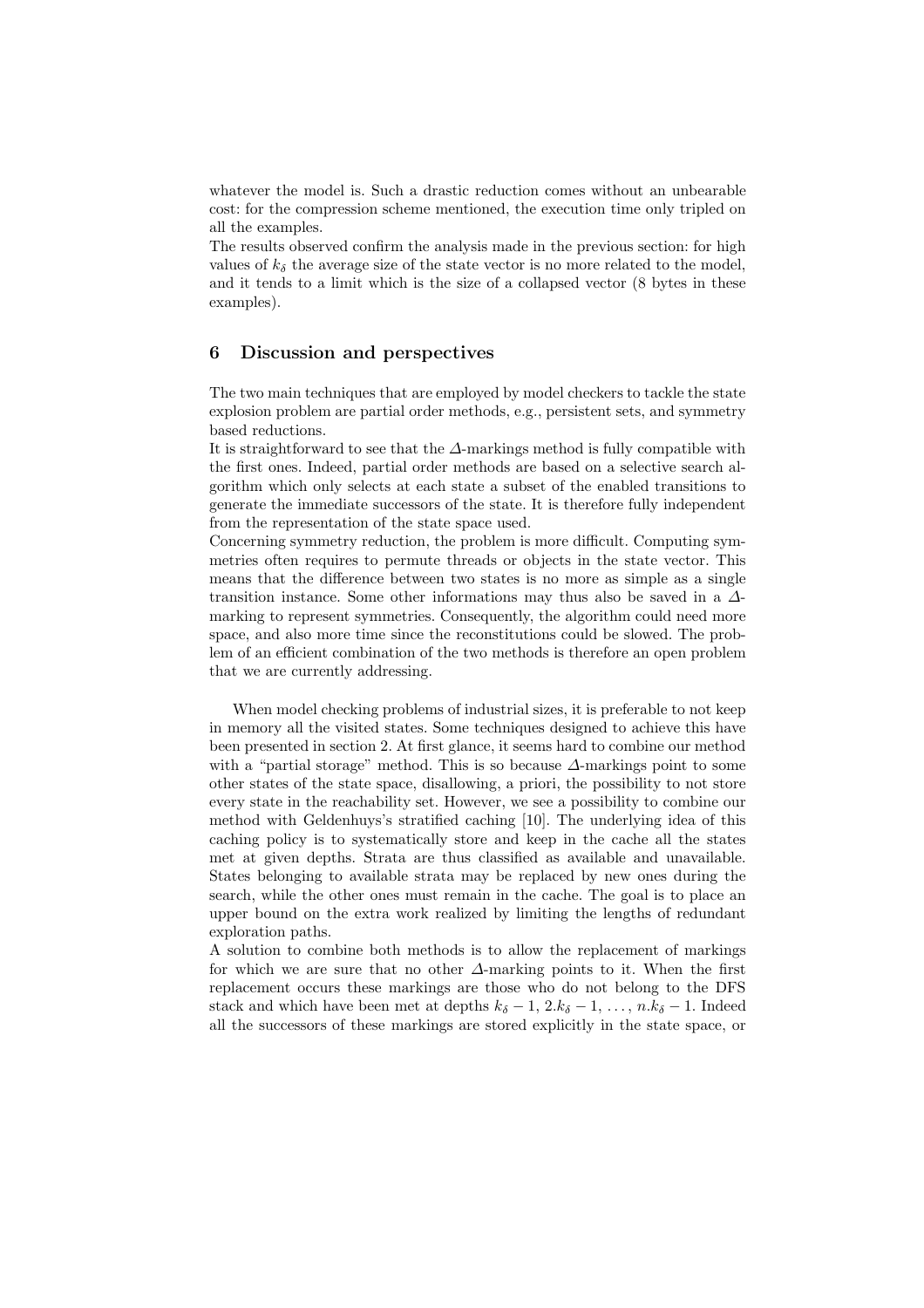point to another marking. Once all these states of this available strata have been replaced, the next available strata are those at depths  $k_{\delta}-2, 2,k_{\delta}-2, \ldots, n.k_{\delta}-2$ and so on. By this way, we can guarantee that, at each step of the algorithm, each ∆-marking points to a marking which has not been replaced. Figure 4 illustrates our purpose. Parameter  $k_{\delta}$  is set to 3. In the configuration depicted, markings at depth 2 have already been replaced by the algorithm. Markings at depth 1 are now eligible for replacement. Markings  $m$  and  $m'$  will become eligible as soon as they leave the stack.



Fig. 4. Combining stratified caching and the ∆-markings method

## 7 Conclusions

We have presented in this work the  $\Delta$ -markings method to store the state space of colored Petri nets. The basic idea of this method is to store a large set of states of the system in a non explicit way by only storing references on other states. Some optimizations which considerably reduce the run time penalty caused by the method have also been presented. In addition, our method can be combined with a state collapsing compression scheme to push the compression one step further. This simple idea reveals to be very useful in practice. The results of our experiments have shown the efficiency of our approach. On all examples, even for models issued from the translation of concurrent Ada programs, our experiments show that the average size of the state vector is close to 10 bytes. Furthermore, our technique does not increase the execution time in an unacceptable way. Another appreciable property of our method is that it gives to the user the ability to specify the desired compression ratio, through the parameter  $k_{\delta}$ .

#### References

- 1. Visser W. Memory efficient state storage in spin. In SPIN'1996, pages 21–35.
- 2. Holzmann G.J. State compression in spin : Recursive indexing and compression training runs. In SPIN'1997.
- 3. Geldenhuys J. and Valmari A. A nearly memory-optimal data structure for sets and mappings. In Thomas Ball and Sriram K. Rajamani, editors, SPIN'2003, volume 2648 of LNCS, pages 136–150. Springer.
- 4. Grègoire J.C. State space compression in spin with getss. In SPIN'1996, pages 90–108.
- 5. Parreaux B. Difference compression in spin. In SPIN'1998.